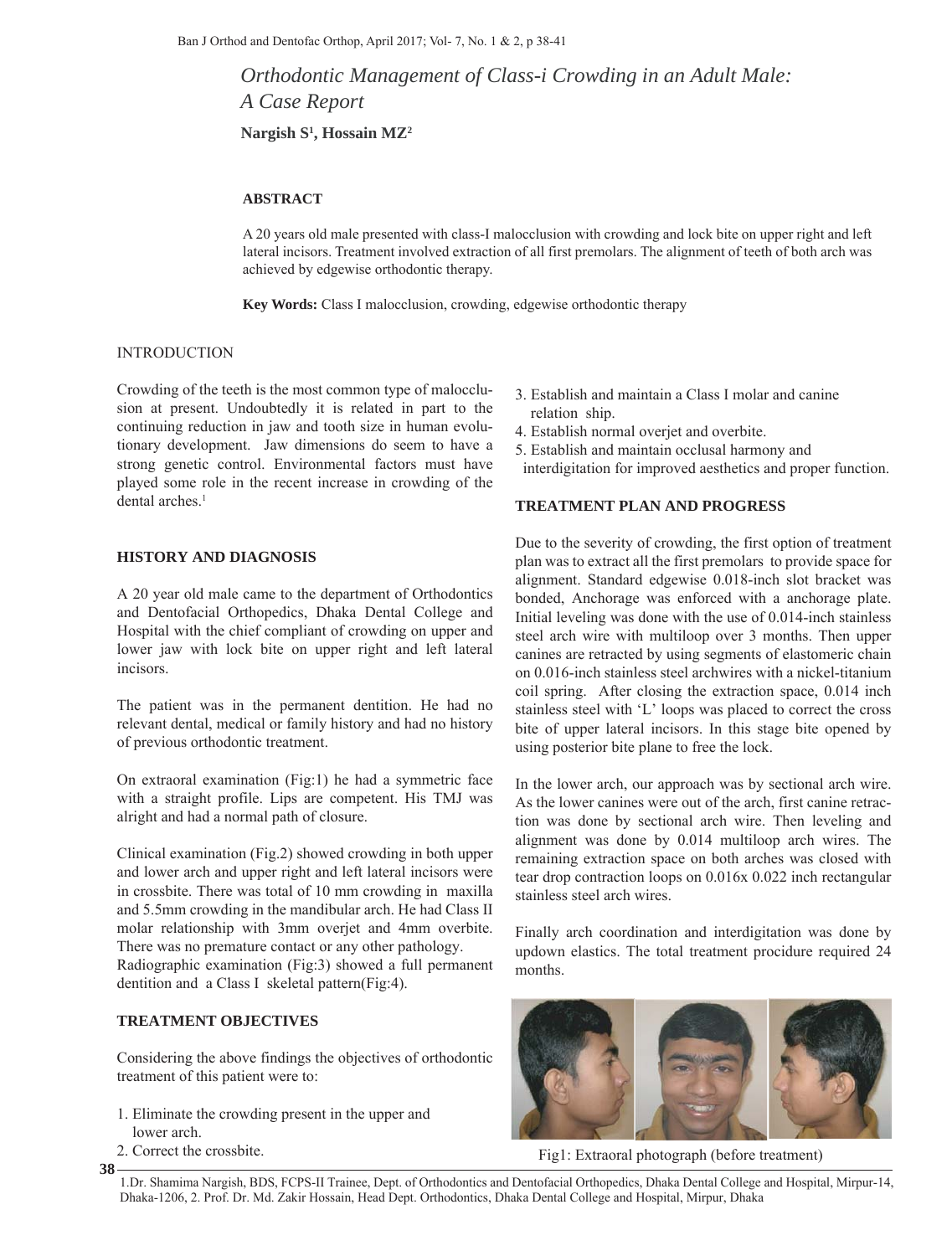*Orthodontic Management of Class-i Crowding in an Adult Male: A Case Report*



Fig2: Pretreatment intraoral photographs



Fig3: Progress intraoral photograph



Fig4: Panoramic Radiograph before (A) and after treatment (B)



Fig5: Cephalogram before (A) and after treatment (B)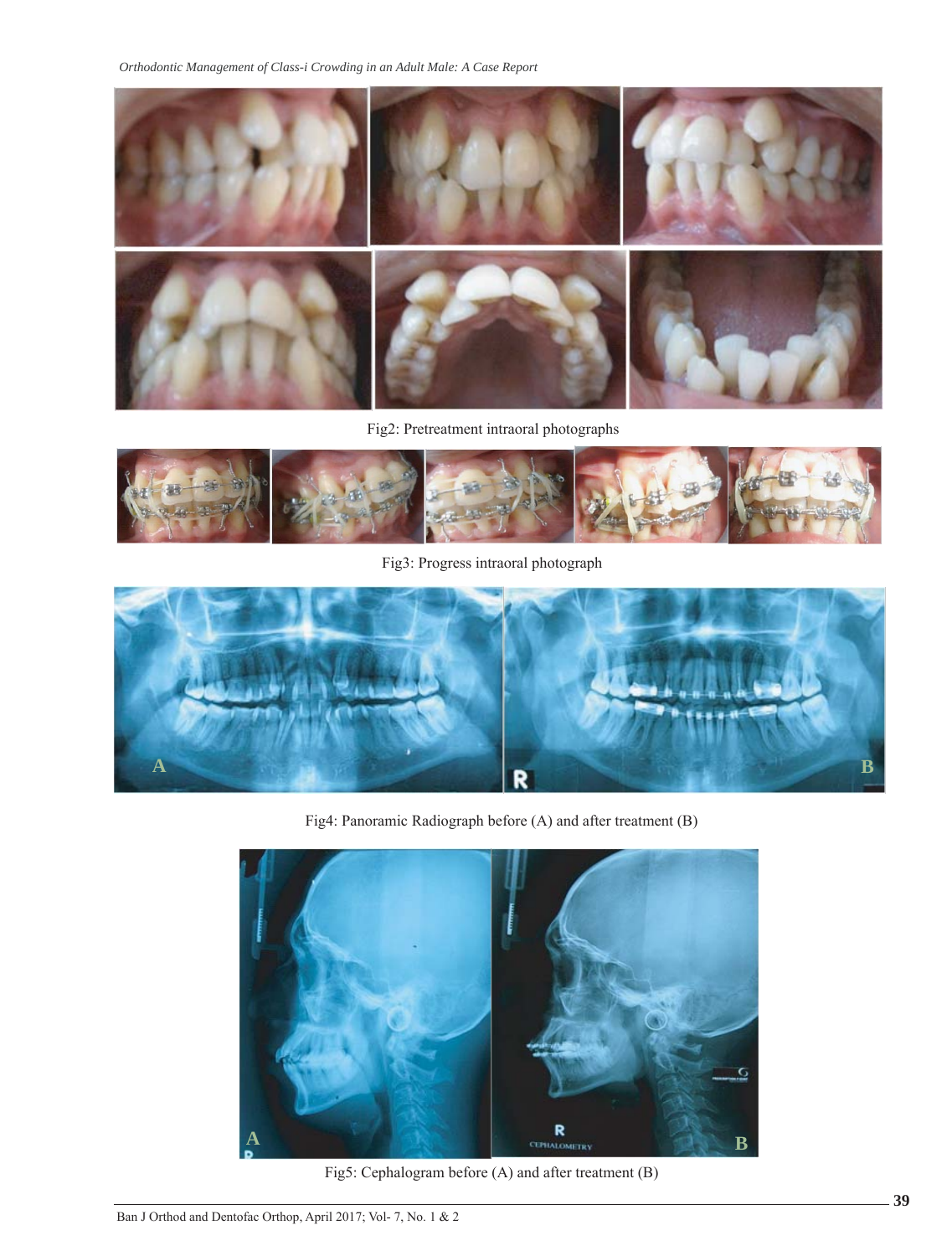Nargish S, Hossain MZ



Fig6: Intraoral photograph after treatment



**40**

**A** Fig7: Extraoral photograph after treatment **B**



Fig 8 : Before and After treatment extra oral photograph **B**